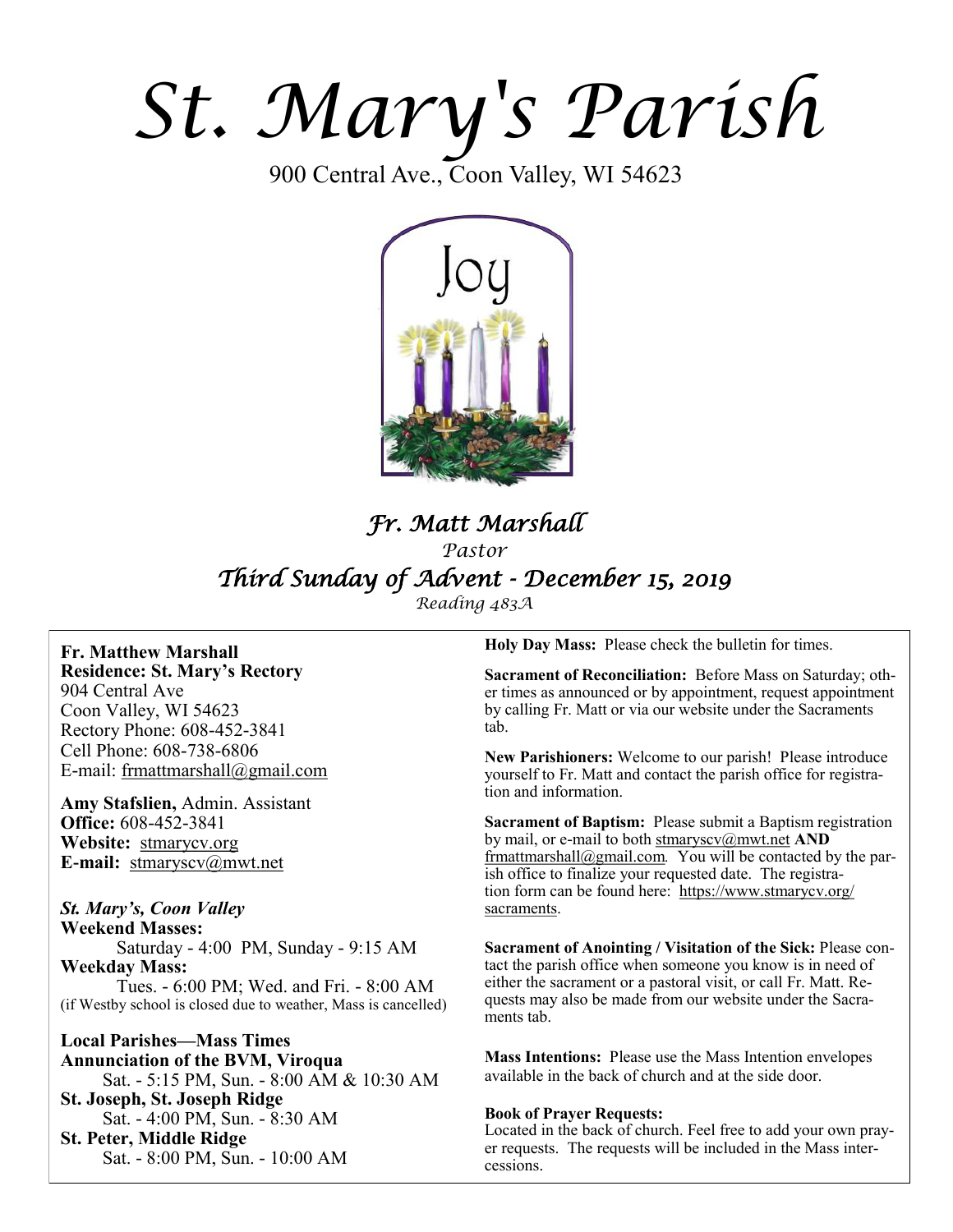# *St. Mary's Parish, Coon Valley, WI Third Sunday of Advent*

#### **SUNDAY, DECEMBER 15, 2019**

- 1) Isaiah 35:1-6a, 10<br>2) James 5:7-10
- 2) James 5:7-10
- 3) Matthew 11:2-11

FOCUS: Jesus is the long-awaited Messiah.

Advent is a season of hopeful anticipation, a time of preparation – for celebrating the birth of our Savior, and of readying ourselves for his eventual return. In God's goodness he gave us his own Son, who willingly took on our humanity to save us. Jesus forgives sins, heals the suffering and teaches the truth  $-$  he is the longawaited Messiah.

#### LITURGY OF THE WORD

In the first reading, Isaiah speaks of a day when the glory and splendor of God will be apparent to all. God will come to save. James encourages the community to be patient as they await Christ's return. In the Gospel, Jesus tells the disciples of John the Baptist to go and tell John of miracles that have occurred. He then tells the crowd of John the Baptist's greatness.

| <b>Giving Last Week</b> |          | Week 49                     | 12/8/2019   |
|-------------------------|----------|-----------------------------|-------------|
| <b>Adult Envelopes</b>  |          | \$1856.00 Needed Weekly     | \$1,900.00  |
| Offertory               |          | \$197.00 Received This Week | \$2,368.00  |
| Immac Concep            |          | \$295.00 YTD Needed         | \$76,100.00 |
| Christmas               |          | \$20.00 YTD Received        | \$78,096.35 |
| <b>Total</b>            |          | \$2368.00 Difference        | 1,996.35    |
| <b>Retirement Fund</b>  | \$275.00 |                             |             |

# Mass Intentions

We have the following dates available for the next few months: Jan. 3, 17, 21, 22, 24, 28, & 31. Feb. 4, **8,**  14, 18, 19**, 22**, 25, 28, & **29**. Please use the Mass Intention Envelopes located in the back and by the side door to request a Mass. Thank you.

- Dec. 14 4:00 PM ~ †Edward Kerska
- Dec. 15 9:15 AM ~ †Ken and Irene Roesler
- Dec. 17- 6:00 PM  $\sim$  Our Parish Family
- Dec. 18 8:00 AM ~ †Helen Stafslien
- Dec. 20 8:00 AM  $\sim$  †Ronald Hammes
- Dec. 21 4:00 PM  $\sim$  †Ben and Sandy Roskos

Dec. 22 - 9:15 AM ~ †Kylie Von Ruden



# Next Week in Service

If you are not able to be at the Mass scheduled below, please find a substitute. Thank you

|                            | Sat., Dec. 21<br>4:00 PM           | <b>Sun., Dec. 22</b><br>9:15 AM |  |  |
|----------------------------|------------------------------------|---------------------------------|--|--|
| Servers:                   | <b>VOLUNTEERS</b>                  | Wyatt and Aliyah<br>McCauley    |  |  |
| Reader (s):                | Robert Kerska                      | <b>Tracy Brown</b>              |  |  |
| Communion<br>Minister (s): | Jeana LeJeune                      | John Roesler                    |  |  |
| Ushers:                    | <b>Volunteers</b>                  | Dan VonFeldt and<br>Volunteer   |  |  |
| Money<br>Counters:         | Randy Baranczyk and Leo Nickelotti |                                 |  |  |

| Annual Appeal 2019-20                                     |               |                       |  |  |
|-----------------------------------------------------------|---------------|-----------------------|--|--|
| As of 12/03/2019                                          | Total Pledged | <b>Total Payments</b> |  |  |
| Pledged/Paid                                              | \$7,650.00    | \$7,000.00            |  |  |
| <b>Target Amount</b>                                      | \$11,755.00   | \$11,755.00           |  |  |
| <b>Amt Over Target</b>                                    | (S4.105.00)   | <u>(\$4.755.00</u>    |  |  |
| Percent Pledged: 65.08%, Percent Received: 59.55%         |               |                       |  |  |
| Number Contributing                                       | 25            |                       |  |  |
| Thank you to everyone who has donated thus far. We        |               |                       |  |  |
| are on our way! There are extra cards and envelopes       |               |                       |  |  |
| near the church doors, or you may also donate online at:  |               |                       |  |  |
| https://diolc.org/donate-online, under Designation,       |               |                       |  |  |
| choose: 2019 (445) St. Mary Parish. Keep in mind that any |               |                       |  |  |
| money donated above our goal is returned to our parish    |               |                       |  |  |
| untaxed by the Diocese!                                   |               |                       |  |  |
|                                                           |               |                       |  |  |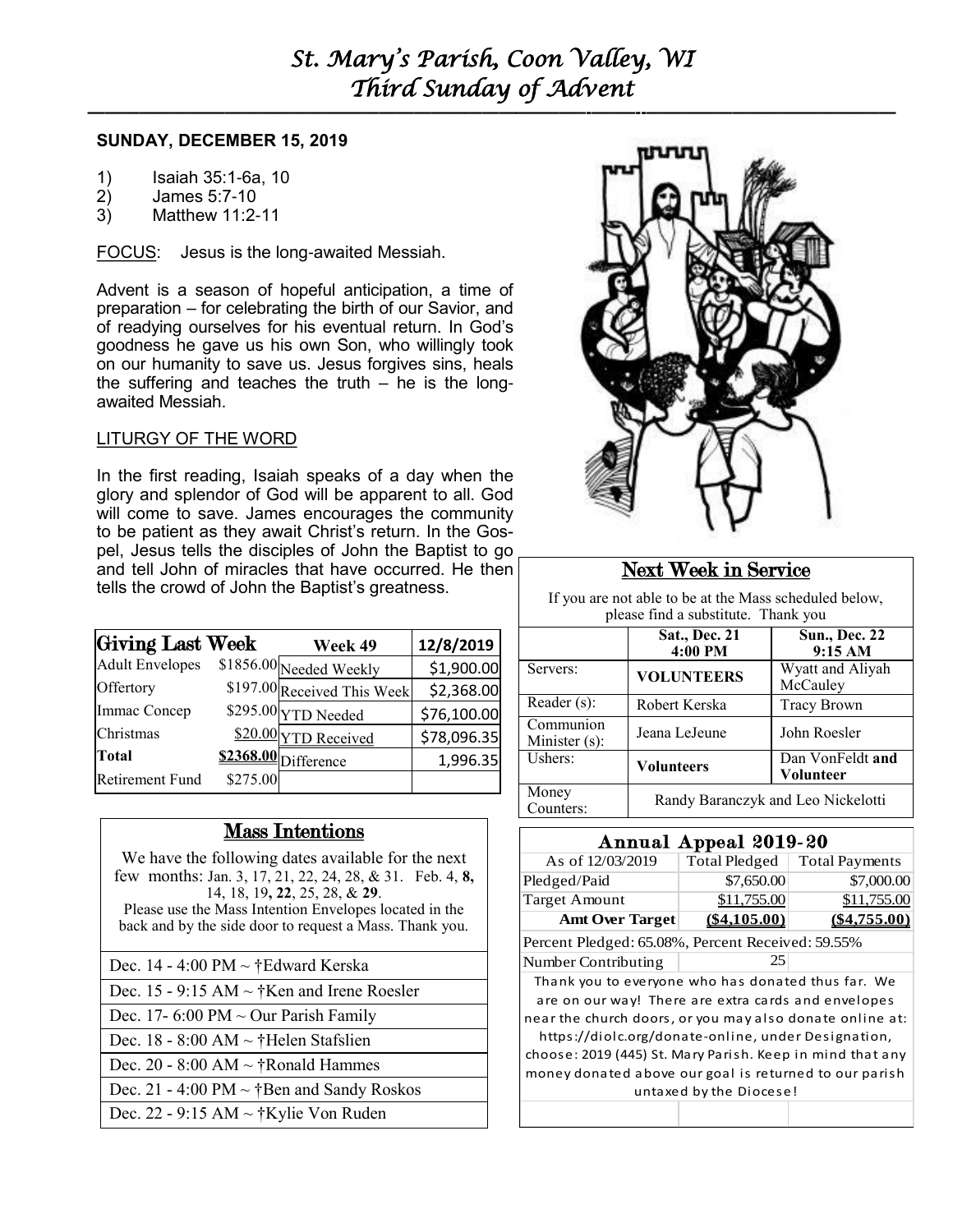| <b>Upcoming Events/Calendar</b> |                               |                                                                                                                      |  |
|---------------------------------|-------------------------------|----------------------------------------------------------------------------------------------------------------------|--|
| Dec. 15                         | After<br><b>Mass</b>          | <b>Religious Education Classes</b>                                                                                   |  |
| Dec. 18                         | 6:45 PM                       | <b>Vespers/Evening Prayer</b>                                                                                        |  |
| Dec. 19-<br>2.1                 |                               | Retreat at St. Leo's, see parish an-<br>nouncements for details.                                                     |  |
| Dec. 21                         | 4:00 PM                       | Welcome Fr. Kennedy                                                                                                  |  |
| Dec. 22                         |                               | NO Religious Education Classes-<br>Merry Christmas!                                                                  |  |
| Dec. 24                         | $4:00 \text{ PM}$             | <b>Christmas Eve Mass</b>                                                                                            |  |
| Dec. 24                         | 9:15 AM                       | <b>Christmas Day Mass</b>                                                                                            |  |
| Dec. 29                         |                               | NO Religious Education Classes-<br>Happy New Year!                                                                   |  |
| Dec. 31                         | $6:00 \text{ PM}$<br>*updated | New Year's Eve Mass—Solemnity<br>of Mary, The Holy Mother of God-<br><b>Holy Day of Obligation.</b>                  |  |
| Jan. 1                          | 8:00 AM                       | NO MASS-Happy New Year!                                                                                              |  |
| Jan. 5                          | A fter<br>Mass                | <b>Religious Education Classes</b>                                                                                   |  |
| Jan. 12                         |                               | <b>NO Religious Education Classes</b>                                                                                |  |
| Jan. 12*<br>Updated             | <b>A</b> fter<br>Mass         | Coffee and Donut Fellowship—all<br>are welcome to join us downstairs,<br>including new or visiting parishion-<br>ers |  |
| Jan. 21                         | 7:00 PM                       | <b>PCCW</b> Meeting                                                                                                  |  |

# Parish Announcements

#### **Christmas Mass Liturgical Ministry Sign Up**

It looks like we are still in need of help for Christmas Day. church.

#### **Christmas Flower Donations**

If you wish to donate toward the Christmas Flowers, please use the envelopes located at the church entrances/exits. Return the envelope by dropping in the collection basket. Thank you!

#### **Dec. 18 ~ Prayer Opportunity**

This Advent our parish will have an extra opportunity of prayer offered through The Liturgy of the Hours; the prayer of the Church meant to welcome God into the various hours of the day. **We will offer Vespers, or Evening Prayer, Wednesday at 6:45 PM on Dec. 18th.** Please consider coming to experience this form of prayer from our Church's tradition. The prayers last about 20 min. Prayer books are provided, but you can look at the prayers online at: [http://](http://www.liturgies.net/Liturgies/Catholic/loh/advent/week1wednesdayep.htm) [www.liturgies.net/Liturgies/Catholic/loh/advent/](http://www.liturgies.net/Liturgies/Catholic/loh/advent/week1wednesdayep.htm) [week3wednesdayep.htm.](http://www.liturgies.net/Liturgies/Catholic/loh/advent/week1wednesdayep.htm)

#### **Spending Christmas Alone?**

No one should have to spend Christmas alone. Fr. Matt warmly invites any parishioner to join him and his mom for Christmas Dinner at 1 PM on Christmas Day. **Please call or e-mail Fr. Matt this week to RSVP.** All are welcome to join, but a head count beforehand is very helpful!

#### **Advent Retreat**

Fr. Matt will be offering an Advent retreat at St. Leo's in West Salem Dec 19 - 21. Thurs and Fri at 6:30 PM with Confessions to follow on Friday. Saturday Dec 21st Fr. Kennedy will swap parishes with Fr. Matt who will take the 4 PM Mass at West Salem with concluding retreat presentation to follow.

#### **A Bulletin Just for Kids**

Each week we now have a children's version of the bulletin. It contains activities about the weekend reading. They are fun! Feel free to have a look at one on your way out today. It is for the young and the young at heart!

#### **Free Advent Prayer Books**

The Word Among Us Advent prayer books are in the pews. Please take as many as you will find helpful!

#### **Calendars and Contribution Envelopes for 2020**

Please pick up your 2020 Contributions envelopes from the back of church, if you do not have a box and would like one, please call the Rectory at 608-452-3841. Also available are the 2020 Liturgical Calendars, sponsored by the PCCW.

#### **Retirement Fund for Religious Collection Last Weekend**

**Religious give thanks.** "'Thank you' hardly seems adequate to convey what it means to us," says a Catholic sister of the financial assistance her community received from the Retirement Fund for Religious. Prayer-filled thanks for your donation to last week's second collection.

#### **CV Lions Tree Lighting Food Pantry Fundraiser**

If you are able to help out, please signup in the back of contributed a total of \$701.00!!! Our goal is to raise \$1.00 more Last year St. Mary's parishioners and the Men's Club this year. To contribute use the food pantry collection basket in the back of church. The collection runs the weekend of Nov. 2- 3 until the weekend of Dec. 21-22. Please be generous and help us and the Lions' reach our goals. **(The Food Pantry is able to purchase \$18 worth of food for every \$1 that is donated!!!)**

> **Donut Sunday—January 12th** to Welcome our New Parish Members from the past year. Please join us downstairs for some fresh donuts and beverages, and get to know your fellow parishioners. All are welcome, including guests!

#### **Order Anything on Amazon? Use Amazon Smile!**

*Amazon Smile* is the charitable arm of Amazon.com, please choose St. Mary's Parish every time you make a purchase through Amazon Smile. Log in to: [amazon.com/smile](http://amazon.com/smile) and click the word "supporting" under the search bar. You can search for St. Mary's by typing, "St. Mary Parish Coon Valley" **or simply click the link on our parish website: <stmarycv.org>**